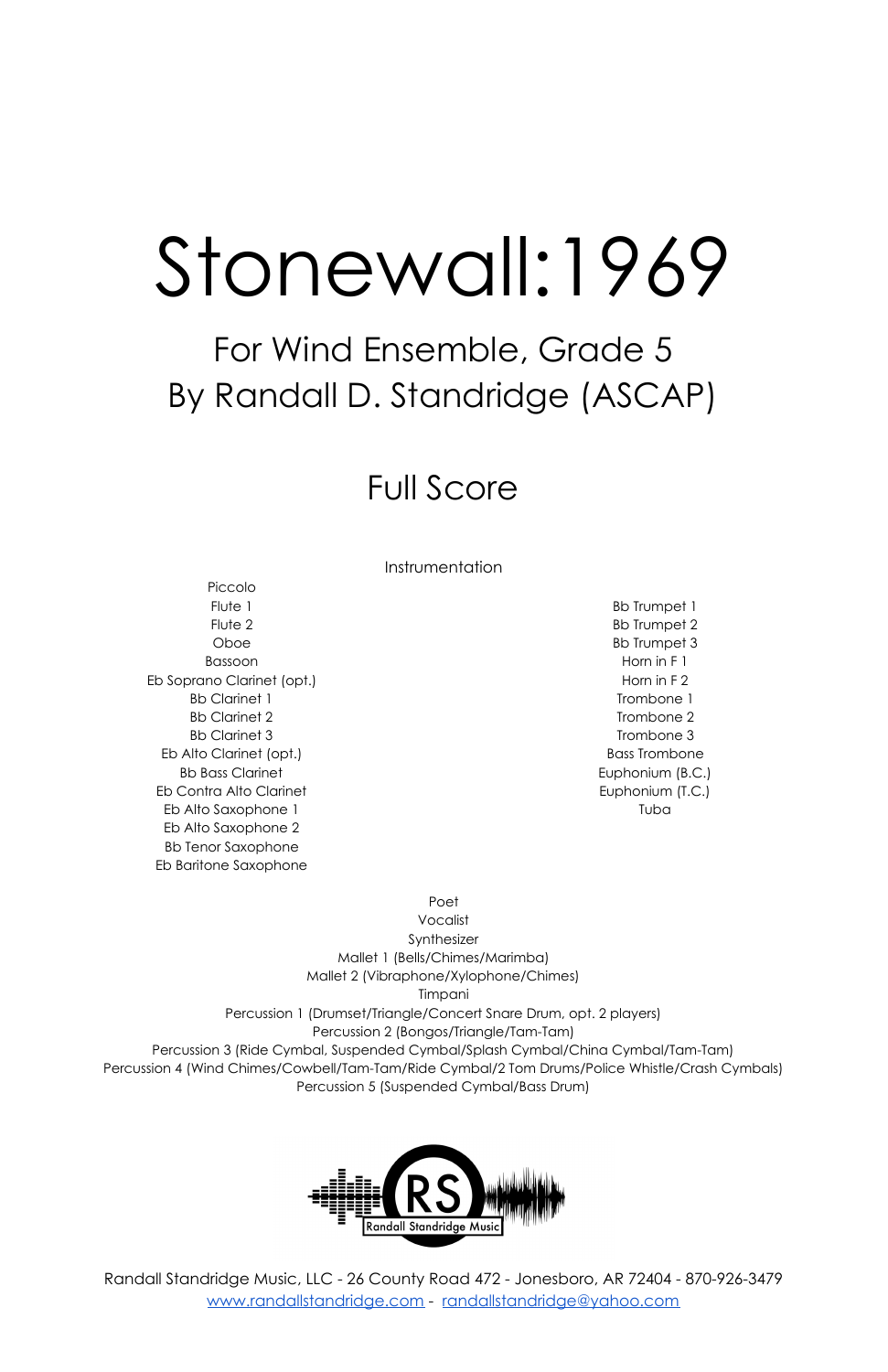## Stonewall: 1969

### By Randall D. Standridge

#### **Program Notes**

On June 28, 1969, police raided the Stonewall Inn, and the patrons fought back.

To understand the magnitude of this event, one must understand the social conditions that the LGBTQ+ community had been living under prior to this evening. Very few public businesses welcomed openly queer patrons, and those that did were often the site of police raids, vandalism, and ridicule. The community at the time lived in fear and persecution, with even the accusation that one was in the LGBTQ+ community was enough for one to lose friends, jobs, everything.

We are very lucky to be living in a time when people, such as myself, can live their lives openly and with less fear (though not quite "none") as before. Since the riots, we have seen a push for protections in the workplace, legal rights for adoption, and the rights of marriage (I happily married my husband in 2011, though we still count ourselves as being together since our first date, 22 years ago on the day of this writing). There are many victories that have been hard won, both large and small.

But, we still have a long way to go.

Everyday, countless members of the LGBTQ+ community are harassed, marginalized, and attacked or killed for living their true selves. We must remain vigilant. My hope is that one day, we, as a human race, truly see that we are all one heart, one soul, one love.

Lastly, I want to thank Chris Green and the LGBA Band Association, The Central Florida Sounds of Freedom Band, the Tampa Bay Pride Band, and the South Florida Pride Wind Ensemble for trusting me with this commission, commemorating the 50th Anniversary of the day that Marsha P. Johnson broke a mirror and, thus, a ceiling for all of us. If someone tries to make you feel ashamed of yourself, as Marsha would say, "Pay it no mind."

Peace, Love, and Music.

#### **About the work:**

*Stonewall: 1969* is divided into five "scenes," each depicting an event from that night, and accompanied by a "beat poem" (*Colors of a Revolution)* that is intended to evoke the Greenwich Village culture of the time. The theme of each poem corresponds with colors from the original pride flag, designed by Gilbert Baker. An in-depth breakdown of the symbolism and themes of the poem and music may be found on my website (www.randallstandridge.com)

#### **Scene 1: Dancing at Stonewall**

The first scene takes place as patrons enter the Stonewall Inn, shedding their facades and embracing the joy of their true selves. The music is inspired by the late Motown, proto-disco music of the time period. Think Diana Ross meets Donna Summers, and you're somewhere in the ballpark. An original song, "One Love", serves as the main theme for this movement.

#### **Colors of a Revolution part 1: Violet**

*The night is purple, Her violet folds draw curtains closed on another day And smiling like the moon, she slips on her dress of sequins and moonlight And one by one, we step out of the shadows to gaze upon her glory, We take off our masks that hide our faces from the cruel, cruel sun. And our hearts beat as one, And our bodies move as one, And as we lose ourselves to her pulsing darkness, We scream, scream, scream our joy to the night sky and dance*

#### **One Love**

*One Love, One Way, One Hope, One Day, One Life, One Choice, One Soul, One Voice, One Path, One Time One Heart, One Mind, I'm dreaming of One Life, One Love*

#### **Scene 2: Blues for Judy**

The second scene continues in the bar as the patrons mourn the loss of a departed celebrity icon, Judy Garland. Judy died on June 22, 1969, less than a week before the riots. While how much her death actually had to do with the riots is up for debate, there is no doubt that the community saw this as a loss of someone with whom they identified. A blues number, "*Blues for Judy*," is sung by one of the bars entertainers as the patrons drown their sorrows.

#### **Colors of a Revolution part 2: Turquoise/Indigo**

*Purple fades to blue, indigo and turquoise, and a star falls from the sky. It burns bright, that star, but is used up long before its own true time.*

*And its last lingering light is all that it leaves, Shining like a memory on a million tear-stained silver screens*

#### Blues for Judy

*The boys all came to see her, but Judy doesn't live here anymore. I said the boys all came to see her, but Judy doesn't live here anymore. They all just stood and held their breath as they carried poor Judy out the door.*

*They loved her on the silver screens, they loved her in the magazines, They gave their hearts wherever she would go. She led them all to Babylon, they turned to look, but she was gone, They all just stopped and stared, But Judy wasn't there.*

*Now the boys all hang their heads and cry as they shuffle across the floor. Oh yeah, the boys all hang their heads and cry as they shuffle across the floor. You see, they came to say their last goodbyes, 'cause Judy doesn't live here anymore.*